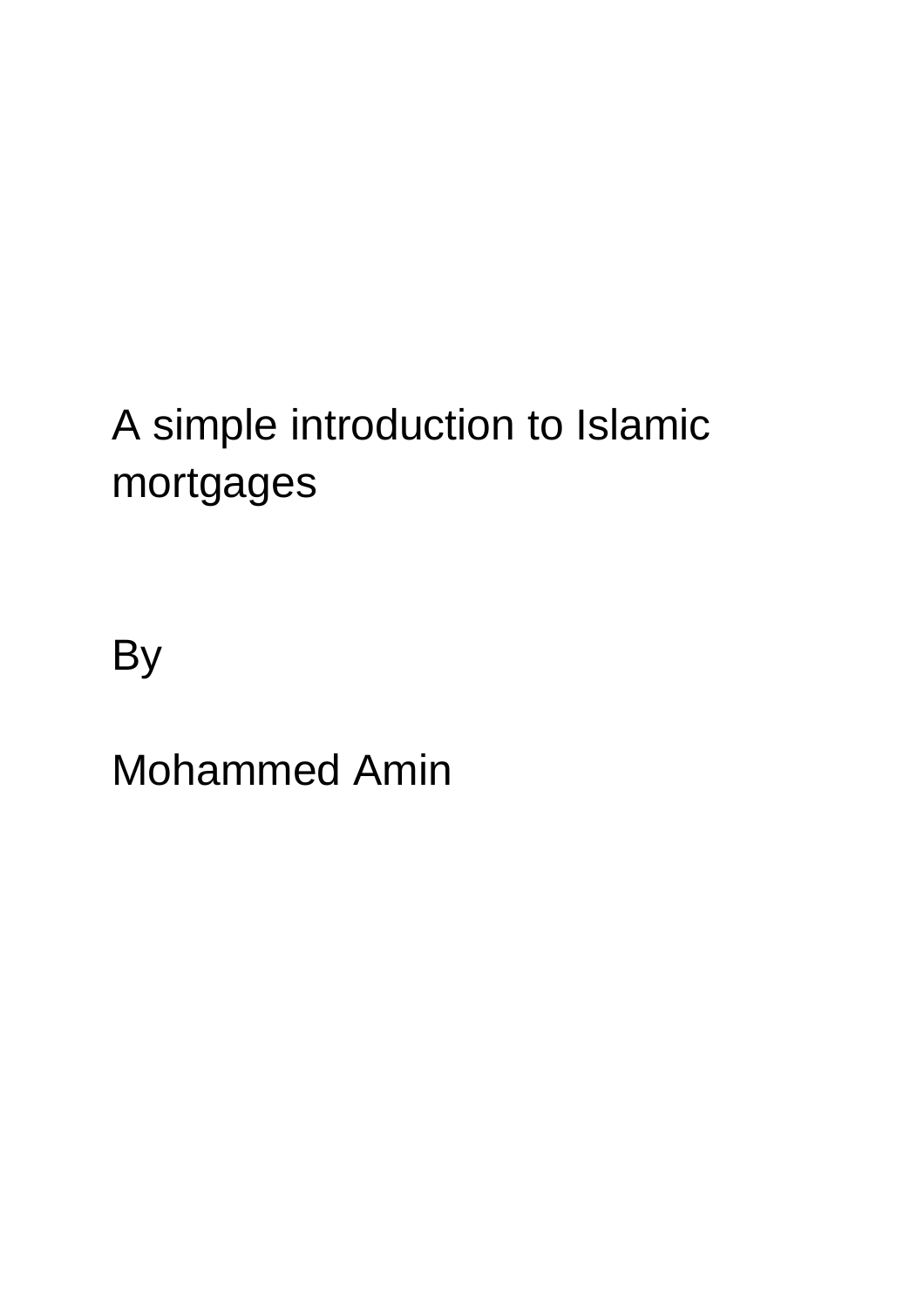Most non-Muslims know very little about Islamic finance. There have been several press stories recently implying that the UK Government is giving some kind of unfair benefit to Muslims by changing UK tax law to facilitate Islamic finance. At the same time, many Muslims also have difficulty understanding Islamic finance and are surprised when they learn that it is usually more expensive than conventional finance.

This page covers one form of financial product, the provision of finance to an individual to purchase a property. This could be their private residence, or it could be property that is rented on to tenants, whether commercial or residential.

Everything is considered from the customer's perspective. The issues are often much more complex when considered from the perspective of the institution providing the finance.

## **Conventional mortgages**

Before looking at Islamic finance, it is important to be clear how conventional mortgages work. They fall into two main types.

#### **Fixed rate mortgages**

In this case, the price of the money being lent is fixed for the entire duration of the mortgage. For example a property costing £500,000 may be financed under the following terms.

| Cost of property from third party      | £500,000                                        |
|----------------------------------------|-------------------------------------------------|
| Term of finance                        | 25 years                                        |
| Customer deposit required              | 25% which is £125,000                           |
| Amount of Ioan                         | £375,000                                        |
| Interest rate                          | 5% pa fixed                                     |
| Frequency of customer payments         | Once a year on the anniversary of the making of |
|                                        | the loan.                                       |
| Customer to make equal annual payments |                                                 |

Note: The payment frequency would normally be monthly. Annual payments are used purely for illustration to reduce the number of rows on the table of figures.

The customer needs to make 25 annual payments of £26,607. Table A below shows the complete calculations. The customer borrows £375,000 and over the 25 years pays back a total of £665,182 being the principal borrowed of £375,000 and total interest of £290,182.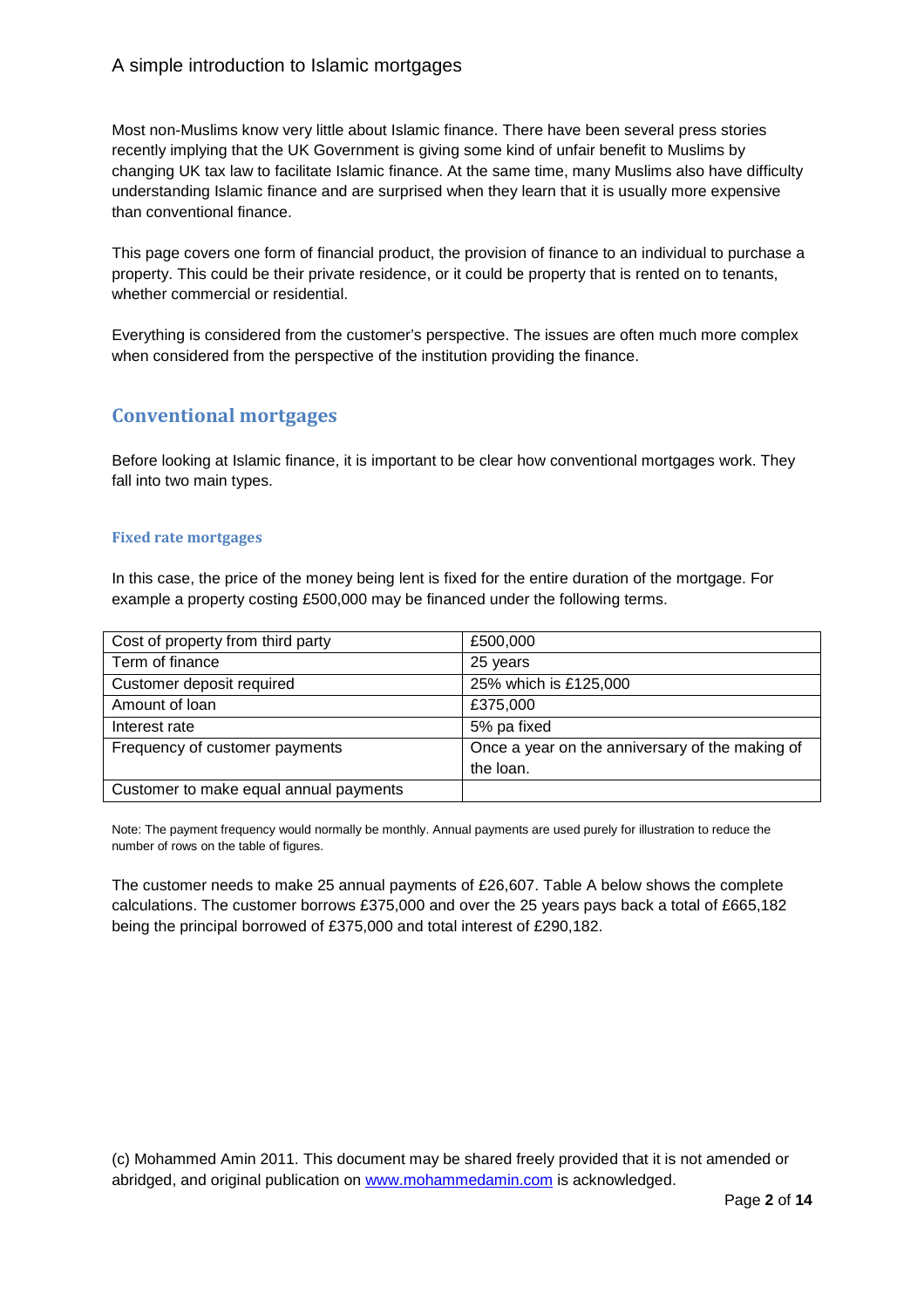|                | Table A - Conventional fixed rate mortgage |                 |                  |                          |
|----------------|--------------------------------------------|-----------------|------------------|--------------------------|
|                | <b>Amount</b>                              |                 |                  | <b>Amount</b><br>owed at |
|                | owed at start                              | <b>Interest</b> |                  | end of                   |
| Year           | of year                                    | charge          | <b>Repayment</b> | year                     |
| 1              | 375,000                                    | 18,750          | 26,607           | 367,143                  |
| $\overline{2}$ | 367,143                                    | 18,357          | 26,607           | 358,892                  |
| 3              | 358,892                                    | 17,945          | 26,607           | 350,230                  |
| 4              | 350,230                                    | 17,512          | 26,607           | 341,135                  |
| 5              | 341,135                                    | 17,057          | 26,607           | 331,585                  |
| 6              | 331,585                                    | 16,579          | 26,607           | 321,556                  |
| $\overline{7}$ | 321,556                                    | 16,078          | 26,607           | 311,027                  |
| 8              | 311,027                                    | 15,551          | 26,607           | 299,971                  |
| 9              | 299,971                                    | 14,999          | 26,607           | 288,363                  |
| 10             | 288,363                                    | 14,418          | 26,607           | 276,173                  |
| 11             | 276,173                                    | 13,809          | 26,607           | 263,375                  |
| 12             | 263,375                                    | 13,169          | 26,607           | 249,937                  |
| 13             | 249,937                                    | 12,497          | 26,607           | 235,827                  |
| 14             | 235,827                                    | 11,791          | 26,607           | 221,010                  |
| 15             | 221,010                                    | 11,051          | 26,607           | 205,454                  |
| 16             | 205,454                                    | 10,273          | 26,607           | 189,120                  |
| 17             | 189,120                                    | 9,456           | 26,607           | 171,969                  |
| 18             | 171,969                                    | 8,598           | 26,607           | 153,959                  |
| 19             | 153,959                                    | 7,698           | 26,607           | 135,050                  |
| 20             | 135,050                                    | 6,753           | 26,607           | 115,196                  |
| 21             | 115,196                                    | 5,760           | 26,607           | 94,348                   |
| 22             | 94,348                                     | 4,717           | 26,607           | 72,458                   |
| 23             | 72,458                                     | 3,623           | 26,607           | 49,474                   |
| 24             | 49,474                                     | 2,474           | 26,607           | 25,341                   |
| 25             | 25,341                                     | 1,267           | 26,607           | 0                        |
|                |                                            | 290,182         | 665,182          |                          |

Such long term fixed rate mortgages are relatively uncommon in the UK. However in the USA a 30 year fixed rate mortgage is very common.

### **Variable rate mortgages**

UK lenders typically prefer to make variable rate loans, as this allows an easier match between the lender's own funding and the mortgage loan advanced. The variable rate can either be linked to an external rate, eg Bank of England rate + 0.5%, or it can be an administered rate which is set by the lender, eg the XYZ Building Society's standard variable interest rate.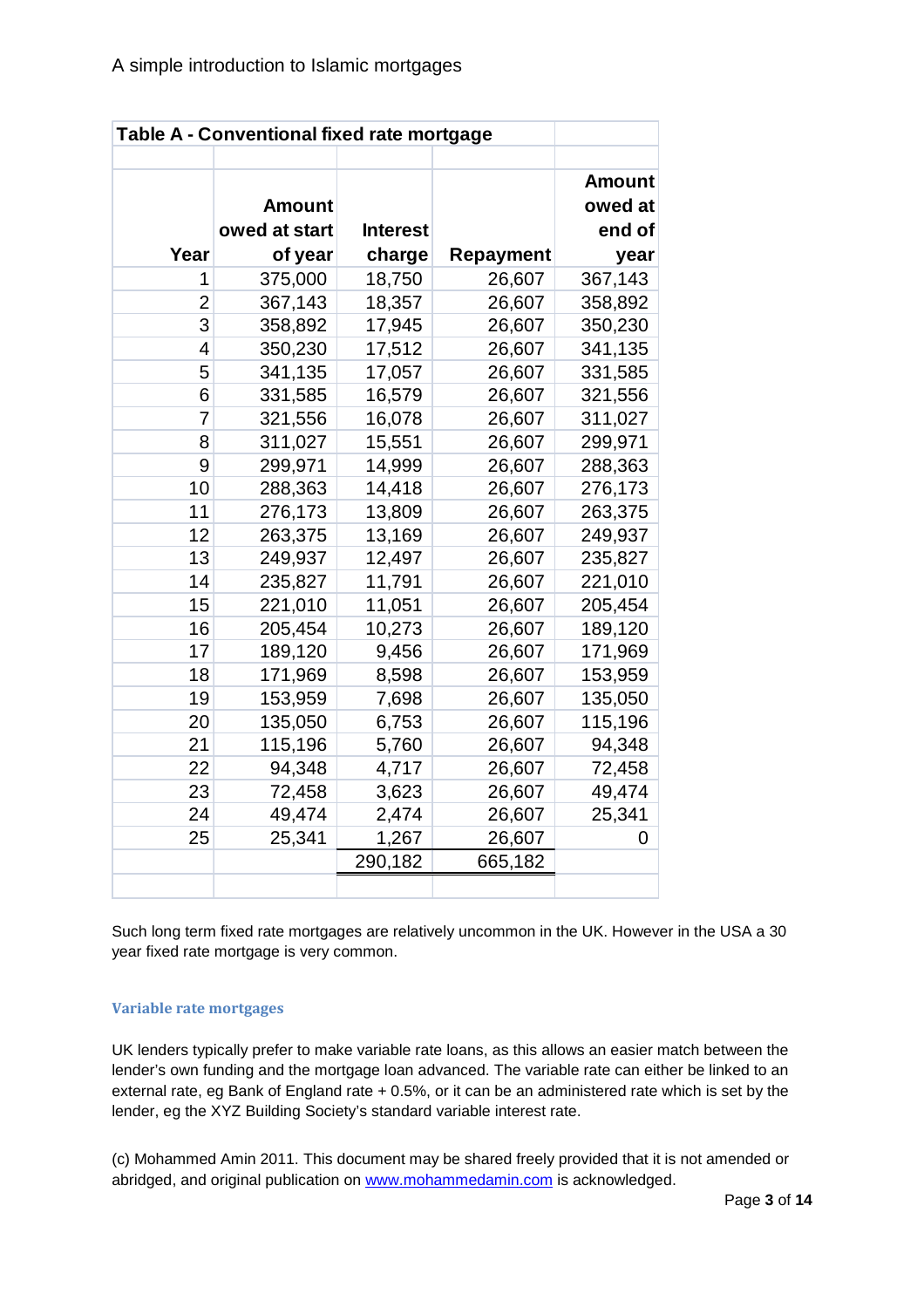Variable rate mortgages fall into two main types.

#### *Repayment mortgages*

The customer makes level regular repayments which are calculated to pay off the loan by the maturity date, based upon the current level of the variable interest rate. If the interest rate changes, the customer's repayments are recomputed.

For example consider a variable rate repayment mortgage with the following terms:

| Cost of property from third party      | £500,000                                          |
|----------------------------------------|---------------------------------------------------|
| Term of finance                        | 25 years                                          |
| Customer deposit required              | 25% which is £125,000                             |
| Amount of Ioan                         | £375,000                                          |
| Interest rate                          | XYZ Building Society's standard variable rate,    |
|                                        | currently 5%                                      |
| Interest adjustment dates              | The interest rate can only be adjusted at the end |
|                                        | of each year.                                     |
| Frequency of customer payments         | Once a year on the anniversary of the making of   |
|                                        | the loan.                                         |
| Customer to make equal annual payments |                                                   |

Note: The payment frequency would normally be monthly. Annual payments are used purely for illustration to reduce the number of rows on the table of figures. Similarly the interest would be adjustable more frequently than annually, typically monthly or even daily.

To illustrate the numbers, assume that the XYZ Building Society's standard variable rate remains 5% for the first 3 years, then becomes 4% until the end of year 7, than rises to 6% until the end of year 15, then falls to 5% until the end of year 22, and then becomes 4% until the redemption date at year 25.

Table B below shows the numbers; the customer's annual repayments go up and down as the interest rate changes, but in every case are calculated to repay the loan by the end of year 25 on the assumption that there are no further changes in interest rate.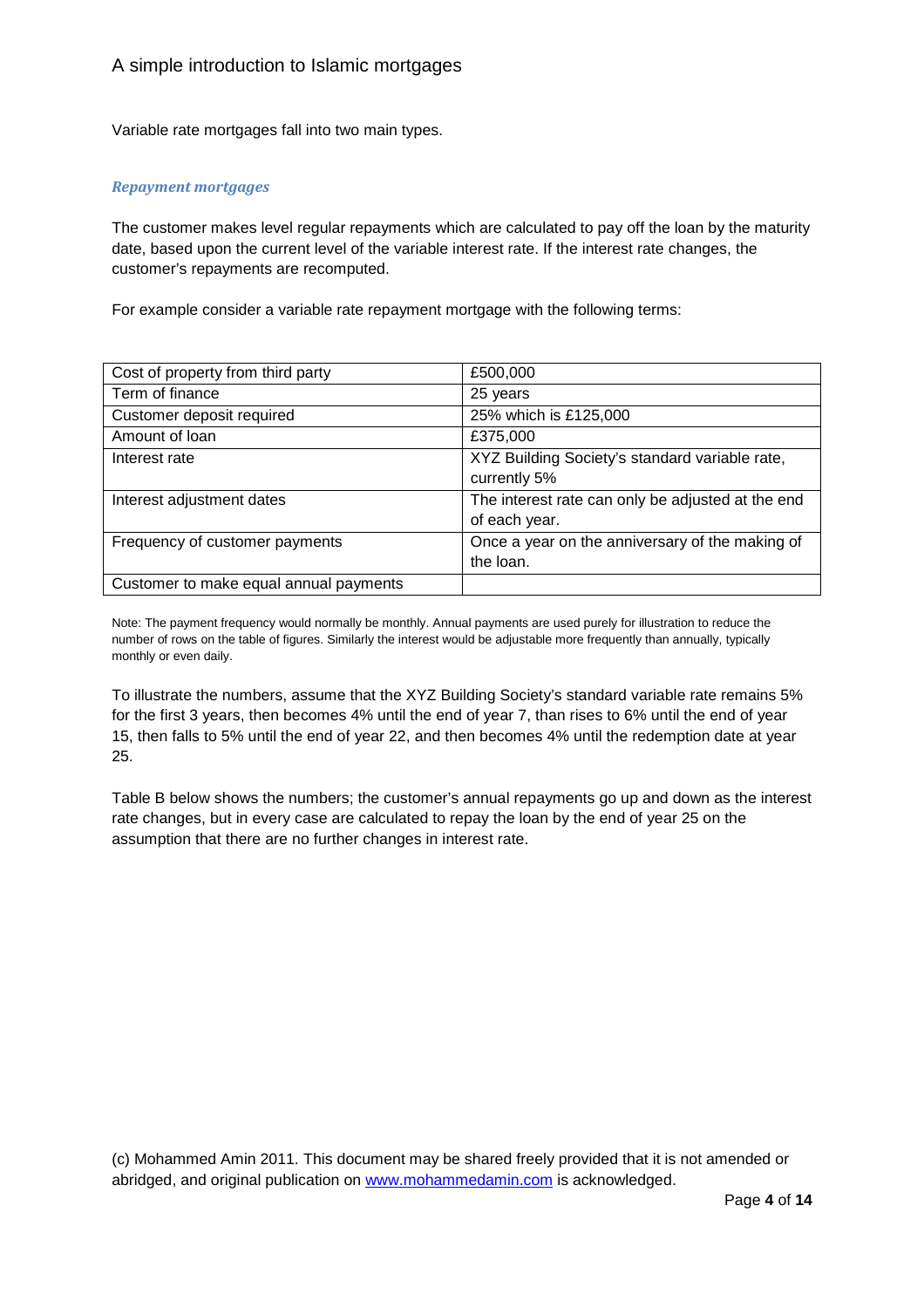|                |                                      |                 | Table B - floating rate repayment mortgage |                                    |                             |
|----------------|--------------------------------------|-----------------|--------------------------------------------|------------------------------------|-----------------------------|
|                | <b>Amount</b><br>owed at<br>start of | <b>Interest</b> |                                            | <b>Amount</b><br>owed at<br>end of | <b>Interest</b><br>rate for |
| Year           | year                                 | charge          | Repayment                                  | year                               | year                        |
| 1              | 375,000                              | 18,750          | 26,607                                     | 367,143                            | 5%                          |
| $\overline{2}$ | 367,143                              | 18,357          | 26,607                                     | 358,892                            | 5%                          |
| 3              | 358,892                              | 17,945          | 26,607                                     | 350,230                            | 5%                          |
| 4              | 350,230                              | 14,009          | 24,236                                     | 340,004                            | 4%                          |
| 5              | 340,004                              | 13,600          | 24,236                                     | 329,368                            | 4%                          |
| 6              | 329,368                              | 13,175          | 24,236                                     | 318,308                            | 4%                          |
| $\overline{7}$ | 318,308                              | 12,732          | 24,236                                     | 306,804                            | 4%                          |
| 8              | 306,804                              | 18,408          | 28,335                                     | 296,877                            | 6%                          |
| 9              | 296,877                              | 17,813          | 28,335                                     | 286,354                            | 6%                          |
| 10             | 286,354                              | 17,181          | 28,335                                     | 275,200                            | 6%                          |
| 11             | 275,200                              | 16,512          | 28,335                                     | 263,376                            | 6%                          |
| 12             | 263,376                              | 15,803          | 28,335                                     | 250,844                            | 6%                          |
| 13             | 250,844                              | 15,051          | 28,335                                     | 237,559                            | 6%                          |
| 14             | 237,559                              | 14,254          | 28,335                                     | 223,478                            | 6%                          |
| 15             | 223,478                              | 13,409          | 28,335                                     | 208,552                            | 6%                          |
| 16             | 208,552                              | 10,428          | 27,009                                     | 191,971                            | 5%                          |
| 17             | 191,971                              | 9,599           | 27,009                                     | 174,561                            | 5%                          |
| 18             | 174,561                              | 8,728           | 27,009                                     | 156,281                            | 5%                          |
| 19             | 156,281                              | 7,814           | 27,009                                     | 137,086                            | 5%                          |
| 20             | 137,086                              | 6,854           | 27,009                                     | 116,932                            | 5%                          |
| 21             | 116,932                              | 5,847           | 27,009                                     | 95,770                             | 5%                          |
| 22             | 95,770                               | 4,789           | 27,009                                     | 73,551                             | 5%                          |
| 23             | 73,551                               | 2,942           | 26,504                                     | 49,989                             | 4%                          |
| 24             | 49,989                               | 2,000           | 26,504                                     | 25,485                             | 4%                          |
| 25             | 25,485                               | 1,019           | 26,504                                     |                                    | 4%                          |
|                |                                      | 297,019         | 672,019                                    |                                    |                             |
|                |                                      |                 |                                            |                                    |                             |

The aggregate interest paid in Table B exceeds that in Table A because of the different assumptions made regarding the level of the interest rate at different points in time.

### *Interest only mortgages*

In this case, the customer is only required to make payments of interest. The customer has flexibility to make capital repayments when he wishes, and in any event must repay the full loan on the repayment date if it has not been repaid beforehand. For example: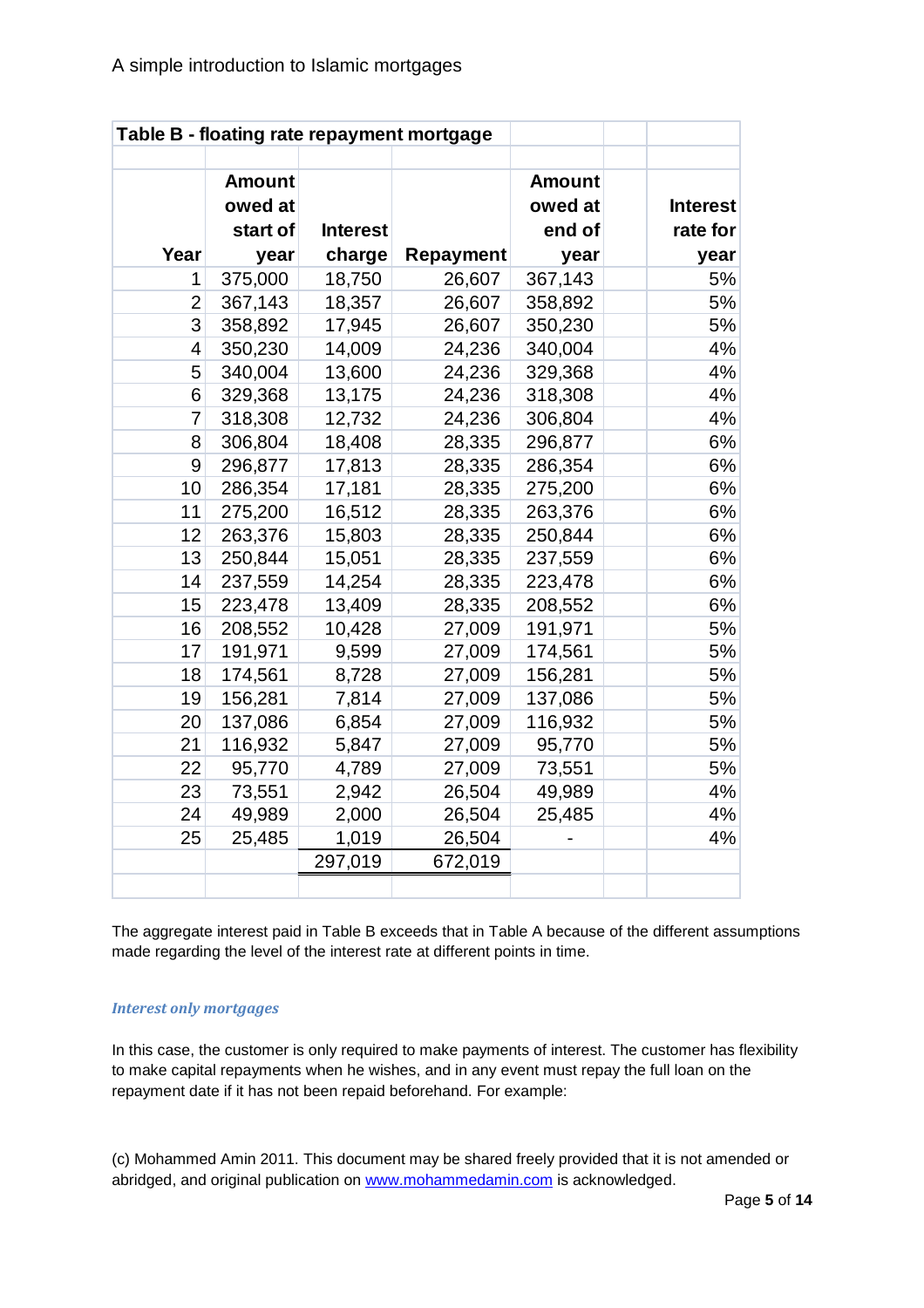| Cost of property from third party            | £500,000                                          |
|----------------------------------------------|---------------------------------------------------|
| Term of finance                              | 25 years                                          |
| Customer deposit required                    | 25% which is £125,000                             |
| Amount of Ioan                               | £375,000                                          |
| Interest rate                                | XYZ Building Society's standard variable rate,    |
|                                              | currently 5%                                      |
| Interest adjustment dates                    | The interest rate can only be adjusted at the end |
|                                              | of each year.                                     |
| Frequency of customer interest payments      | Once a year on the anniversary of the making of   |
|                                              | the loan.                                         |
| Customer has discretion when to make capital |                                                   |
| repayments                                   |                                                   |

As the lender is taking the risk that the customer will pay off no capital until year 25, it has a greater risk exposure than with a repayment mortgage where the amount of debt outstanding reduces over the life of the loan. Accordingly lenders typically only offer interest only mortgages to their more creditworthy customers.

There is no point producing a table of figures for an interest only loan, as the pattern depends critically on how much the customer chooses to repay before maturity and when he chooses to make those pre-maturity payments. If the customer pays off no capital until year 25, on the repayment date he must find £375,000 to repay the loan in full.

## **Islamic property finance**

The purpose of Islamic finance, as found in practice, is to replicate the economics of the above conventional mortgages while remaining compliant with Shariah.

It would also be possible to devise Shariah compliant property finance contracts that had different economics, for example by having the Islamic bank share in any increase in value of the property, but such contracts are uncommon for reasons connected with the bank's risk management and also due to customer demands. Such alternative contracts are beyond the scope of this simple introduction.

There are two main contracts used.

### **Property finance using a murabaha contract**

Assume that a property whose price from the third party is £500,000 is to be purchased on with Shariah compliant finance. The Islamic bank will buy the property for £500,000 having pre-agreed with the customer that the customer will then buy the property from the Islamic bank at a pre-agreed price, on pre-agreed payment terms.

The Islamic bank may offer finance to the customer on the following terms:

| Cost of property from third party | £500,000 |
|-----------------------------------|----------|
| Term of finance                   | 25 years |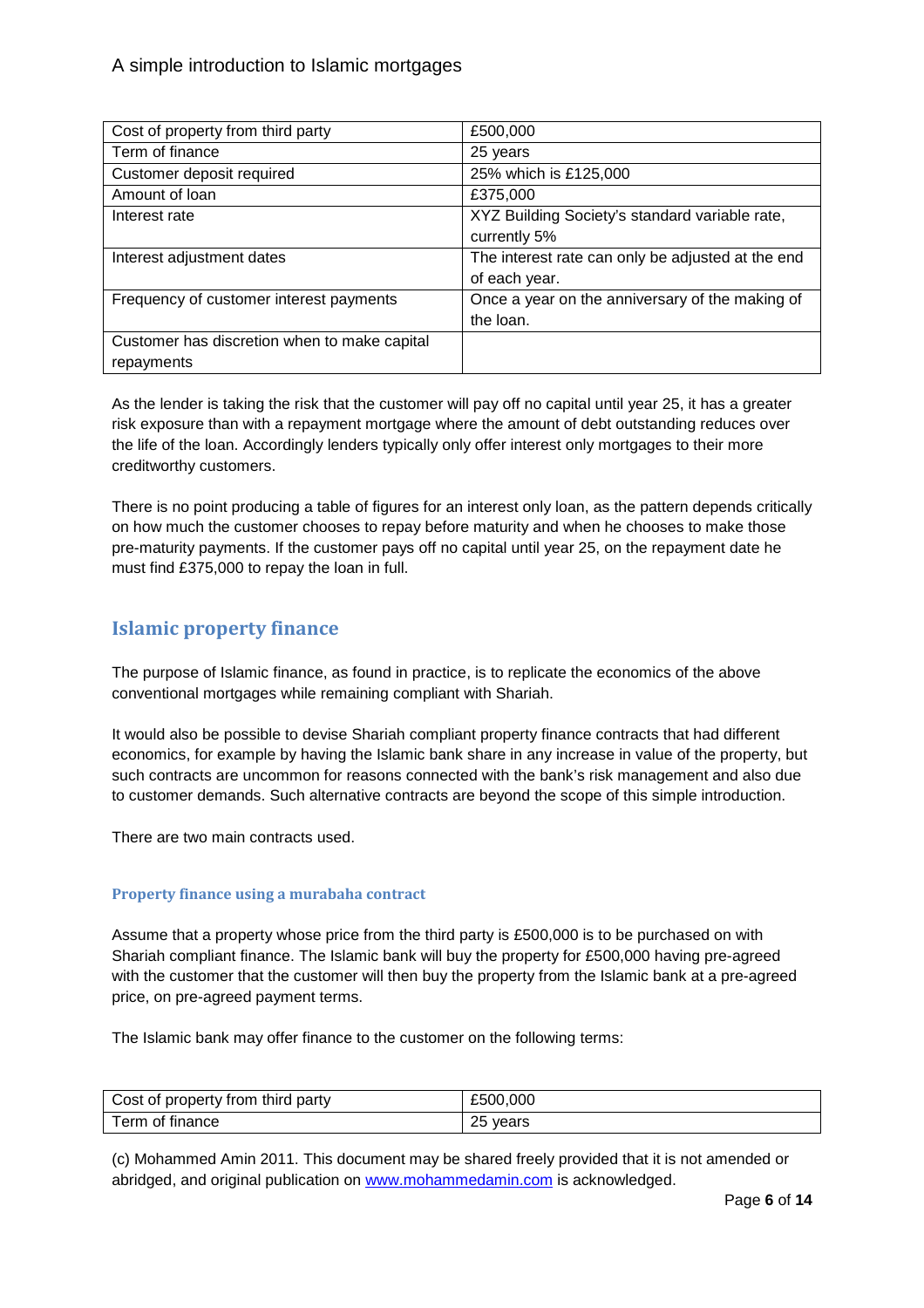| Islamic bank will purchase the property and       | £790,182                                      |
|---------------------------------------------------|-----------------------------------------------|
| immediately resell it to the customer for a fixed |                                               |
| price:                                            |                                               |
| Part of price payable by customer on day one      | £125,000                                      |
| Balance of price to be paid in 25 equal           | £665,182                                      |
| instalments                                       |                                               |
| Frequency of customer instalments                 | Once a year on the anniversary of the initial |
|                                                   | purchase                                      |

The contract is illustrated in the following diagram.

Islamic mortgage with murabaha contract - effective 25% deposit



Table C below shows the customer's payments to the Islamic bank and the amount of purchase price outstanding at any time. The total cost of the finance is £290,182 since the customer ends up paying a total price of £790,182 for a house that he could have bought for £500,000 if he had that amount of money available on day one.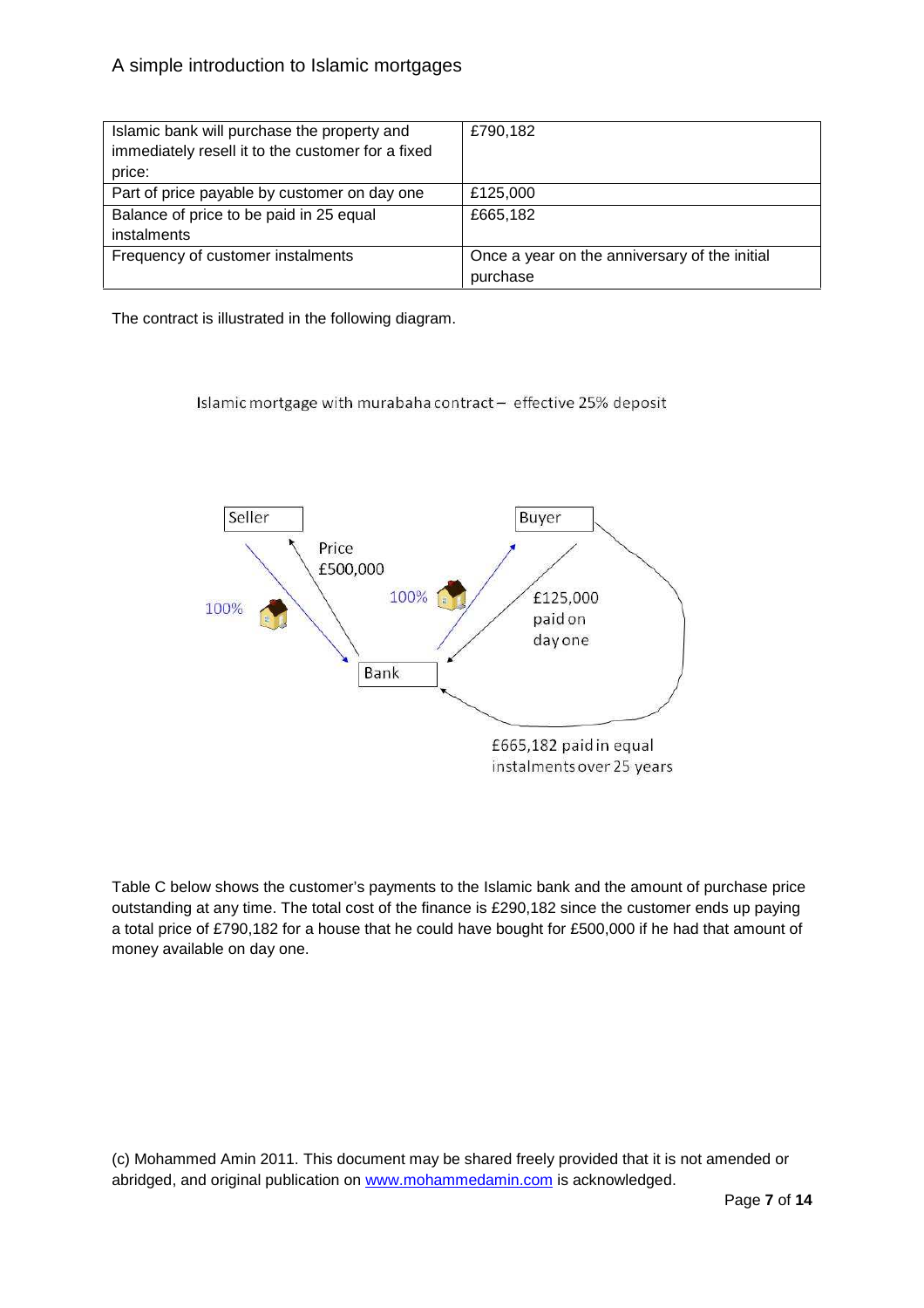| <b>Amount</b><br>owed to<br><b>Islamic</b><br>bank for<br>the<br>purchase | <b>Customer</b><br>part                                                    | <b>Customer's</b>                       | <b>Amount</b><br>owed to<br><b>Islamic</b><br>bank at<br>end of                                                                     |
|---------------------------------------------------------------------------|----------------------------------------------------------------------------|-----------------------------------------|-------------------------------------------------------------------------------------------------------------------------------------|
|                                                                           |                                                                            |                                         | year                                                                                                                                |
|                                                                           |                                                                            |                                         | 638,575                                                                                                                             |
|                                                                           |                                                                            |                                         | 611,967                                                                                                                             |
|                                                                           |                                                                            |                                         | 585,360                                                                                                                             |
|                                                                           |                                                                            |                                         | 558,753                                                                                                                             |
|                                                                           |                                                                            |                                         | 532,146                                                                                                                             |
|                                                                           |                                                                            |                                         | 505,538                                                                                                                             |
| 505,538                                                                   |                                                                            | 26,607                                  | 478,931                                                                                                                             |
| 478,931                                                                   |                                                                            | 26,607                                  | 452,324                                                                                                                             |
| 452,324                                                                   |                                                                            | 26,607                                  | 425,717                                                                                                                             |
| 425,717                                                                   |                                                                            | 26,607                                  | 399,109                                                                                                                             |
| 399,109                                                                   |                                                                            | 26,607                                  | 372,502                                                                                                                             |
| 372,502                                                                   |                                                                            | 26,607                                  | 345,895                                                                                                                             |
| 345,895                                                                   |                                                                            | 26,607                                  | 319,288                                                                                                                             |
| 319,288                                                                   |                                                                            | 26,607                                  | 292,680                                                                                                                             |
| 292,680                                                                   |                                                                            | 26,607                                  | 266,073                                                                                                                             |
| 266,073                                                                   |                                                                            | 26,607                                  | 239,466                                                                                                                             |
| 239,466                                                                   |                                                                            | 26,607                                  | 212,859                                                                                                                             |
| 212,859                                                                   |                                                                            | 26,607                                  | 186,251                                                                                                                             |
| 186,251                                                                   |                                                                            | 26,607                                  | 159,644                                                                                                                             |
| 159,644                                                                   |                                                                            | 26,607                                  | 133,037                                                                                                                             |
| 133,037                                                                   |                                                                            | 26,607                                  | 106,429                                                                                                                             |
| 106,429                                                                   |                                                                            | 26,607                                  | 79,822                                                                                                                              |
| 79,822                                                                    |                                                                            | 26,607                                  | 53,215                                                                                                                              |
| 53,215                                                                    |                                                                            | 26,607                                  | 26,608                                                                                                                              |
| 26,608                                                                    |                                                                            |                                         | 0                                                                                                                                   |
|                                                                           |                                                                            | 665,182                                 |                                                                                                                                     |
|                                                                           | property<br>790,182<br>638,575<br>611,967<br>585,360<br>558,753<br>532,146 | of the payment on<br>day one<br>125,000 | Table C - Murabaha property finance<br>annual part<br>payment<br>26,607<br>26,607<br>26,607<br>26,607<br>26,607<br>26,607<br>26,607 |

From the perspective of each of the customer and the financial institution, the cash flows are identical to the cash flows with the 25 year fixed rate mortgage discussed above. Accordingly the economics are the same, if the transaction proceeds for its full term. Hence the murabaha contract replicates a fixed rate mortgage.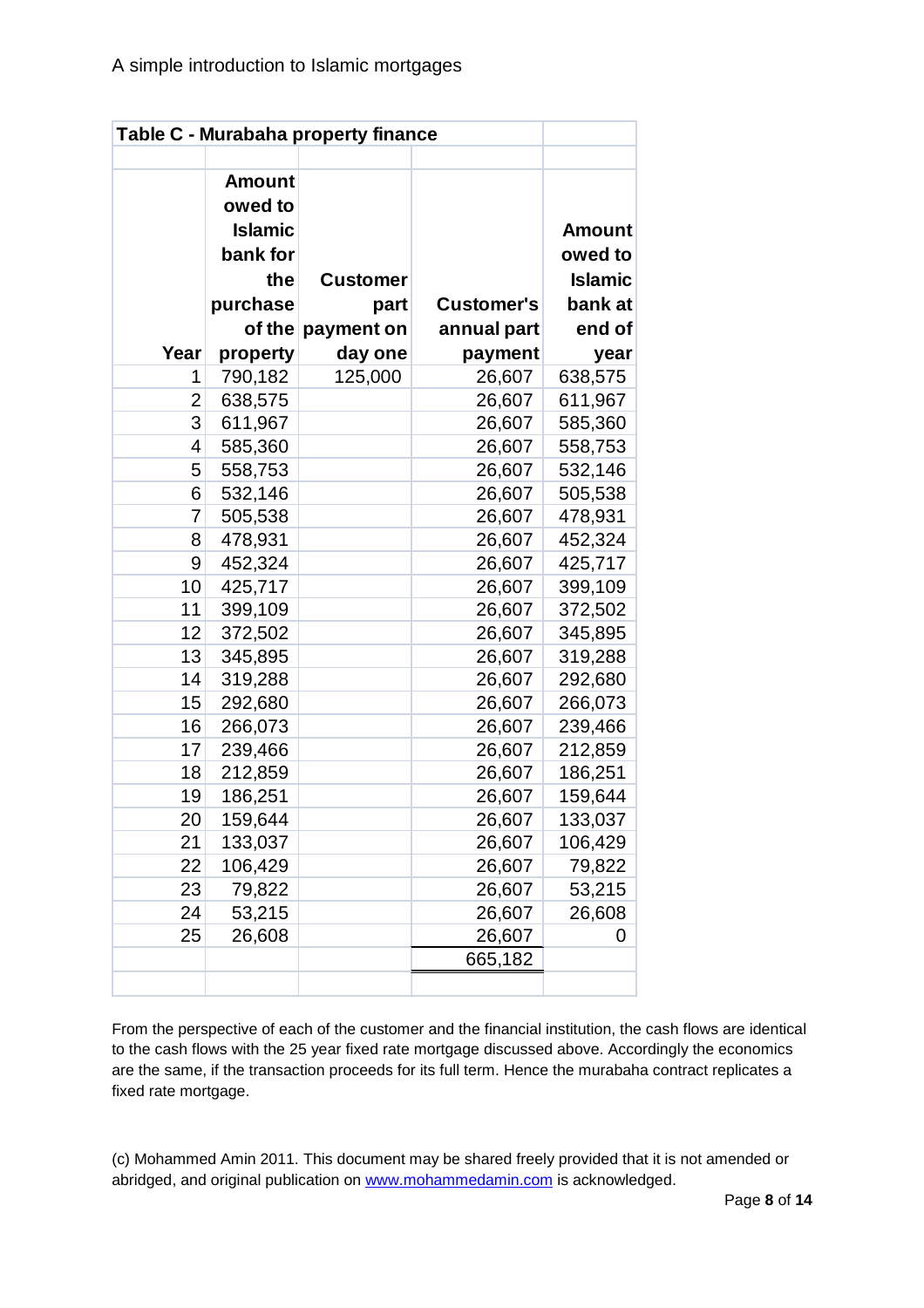However, there is a practical problem if the customer wants to sell the house to someone else and repay the Islamic bank, say at the end of three years. Under Table C, at the end of three years, the customer still owes £585,360 to the Islamic bank. (This compares with £350,230 owed on the same date with a conventional fixed rate mortgage.) It seems grossly unfair if the customer has to pay the bank £585,360 if he wishes to clear the debt at the end of year three. In economic terms, the Islamic bank will be making a windfall gain compared with the transaction running the full 25 years, since it is getting the money paid back early, with part of it being paid back 22 years early.

The logical thing would be for the bank to recompute the transaction to allow a discount for early payment. However I understand Shariah scholars do not allow the murabaha contract to contain early repayment provisions specifying how the bank will reduce the amount owed if the customer repays early. Instead the customer has to rely upon the Islamic bank reducing at its discretion the amount it demands for early repayment. Few customers regard that as satisfactory.

#### **Property finance using a diminishing musharaka contract**

Under a diminishing musharaka contract, the customer and the Islamic bank purchase the property jointly under a musharaka contract, loosely a partnership contract as understood by Shariah law. The customer will have exclusive occupation, and will pay the Islamic bank rent on that part of the property which is owned by the Islamic bank. The transaction is called diminishing musharaka because the partnership shrinks as the customer buys out the bank and ends once the buyout process is completed.

#### *Replication of repayment mortgage*

The terms of the finance offer may be summarised as follows:

| Cost of property from third party                 | £500,000                                           |
|---------------------------------------------------|----------------------------------------------------|
| Term of finance                                   | 25 years                                           |
| Customer to initially purchase                    | 25%, costing £125,000 of the customer's own        |
|                                                   | money                                              |
| Bank to purchase                                  | 75%, costing £375,000 of the bank's money          |
| Rent calculation                                  | Rent to be calculated by multiplying the original  |
|                                                   | cost of the part of the property owned by the bank |
|                                                   | by the XYZ Building Society's standard variable    |
|                                                   | interest rate, currently 5%                        |
| Rental rate adjustment dates                      | The rate can only be adjusted at the end of each   |
|                                                   | year.                                              |
| Frequency of customer payments                    | Once a year on the anniversary of the purchase     |
|                                                   | from the third party.                              |
| Price at which the customer will buy out the bank | Price equal to the original cost to the bank       |
| Customer to make equal annual payments            |                                                    |
| comprising both rent and part payments to         |                                                    |
| acquire the bank's share of the property.         |                                                    |

Note: The payment frequency would normally be monthly. Annual payments are used purely for illustration to reduce the number of rows on the table of figures.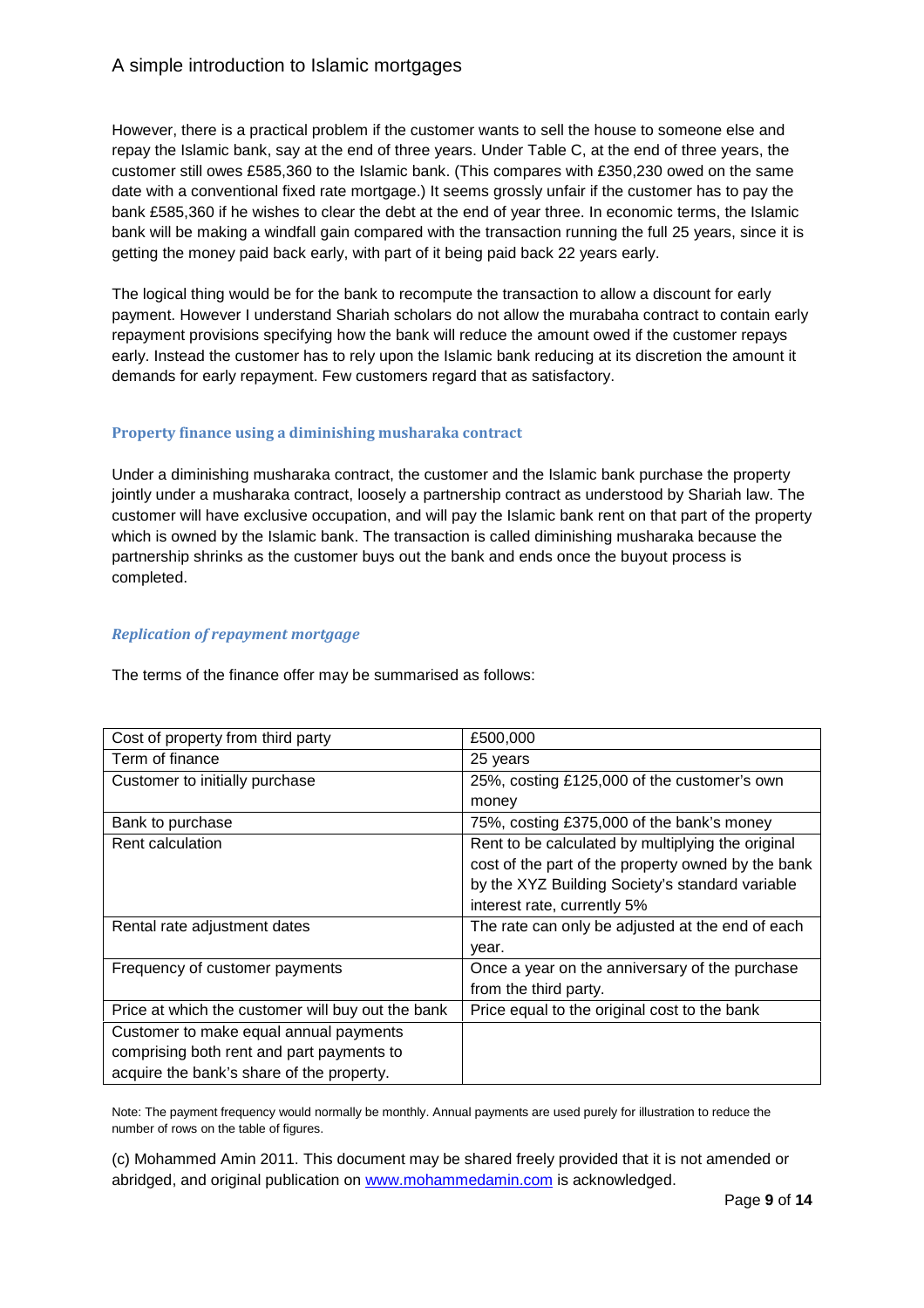The diagram below shows how the transaction operates.



Islamic mortgage with diminishing musharaka contract - effective 25% deposit

Buyer has sole occupancy and pays rent to Bank on proportion owned by Bank.

To illustrate the numbers, assume that the XYZ Building Society's standard variable rate remains 5% for the first 3 years, then becomes 4% until the end of year 7, than rises to 6% until the end of year 15, then falls to 5% until the end of year 22, and then becomes 4% until the redemption date at year 25.

Table D below shows the numbers; the customer's annual repayments go up and down as the interest rate changes, but in every case are calculated to ensure that the customer has fully purchased the bank's share of the property by the end of year 25 on the assumption that there are no further changes in interest rate.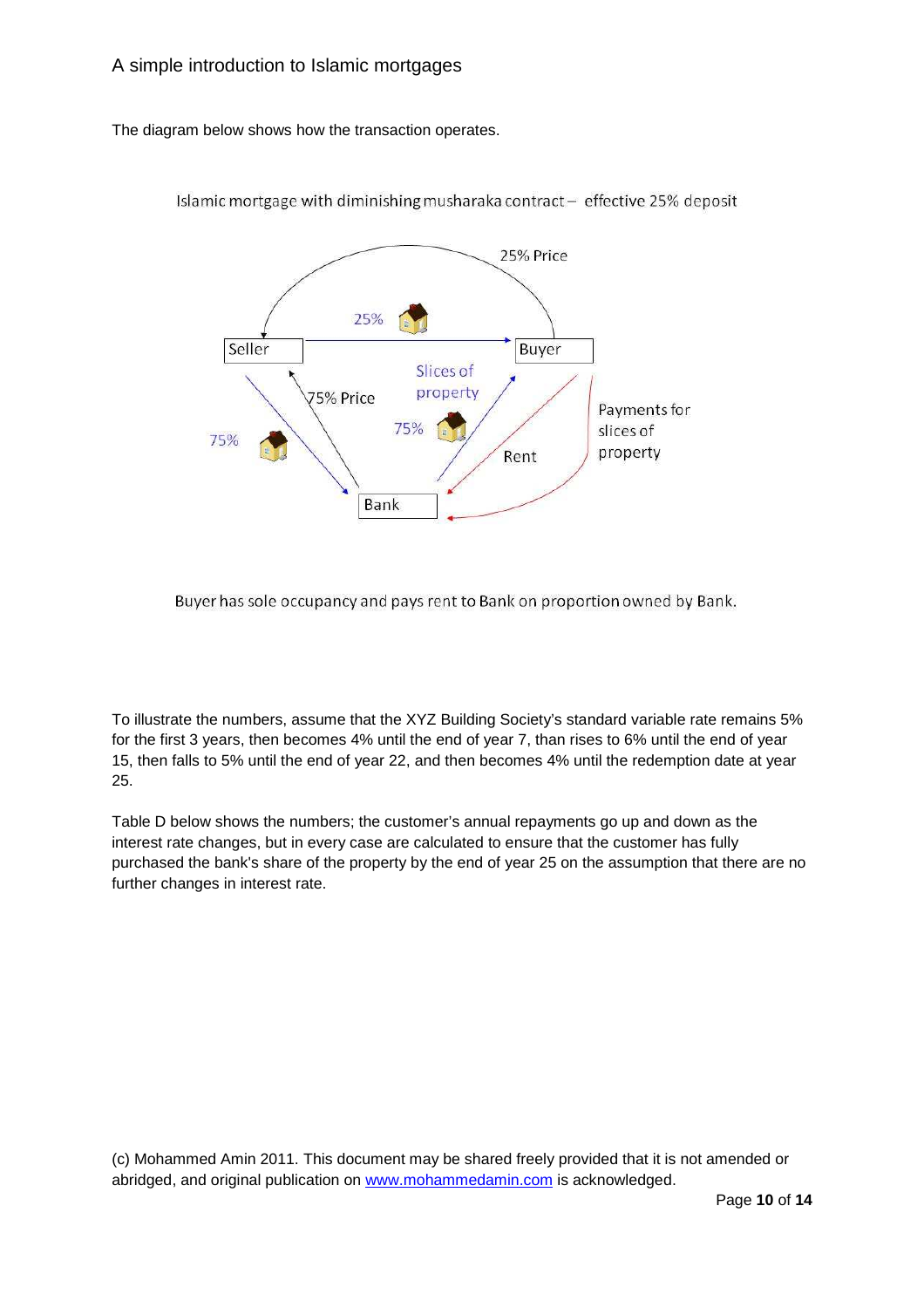|                |                                                                           |         | Table D - diminishing musharaka contract        |                                                                           |                                  |
|----------------|---------------------------------------------------------------------------|---------|-------------------------------------------------|---------------------------------------------------------------------------|----------------------------------|
|                | Original<br>cost of<br>share of<br>property<br>owned<br>by the<br>bank at |         | <b>Cash from</b><br>customer to<br>pay rent and | Original<br>cost of<br>share of<br>property<br>owned<br>by the<br>bank at | <b>Interest rate</b><br>used for |
|                | start of                                                                  | Rent    | buy more of                                     | end of                                                                    | rental                           |
| Year           | year                                                                      | charged | the property                                    | year                                                                      | calculation                      |
| 1              | 375,000                                                                   | 18,750  | 26,607                                          | 367,143                                                                   | 5%                               |
| $\overline{2}$ | 367,143                                                                   | 18,357  | 26,607                                          | 358,892                                                                   | 5%                               |
| 3              | 358,892                                                                   | 17,945  | 26,607                                          | 350,230                                                                   | 5%                               |
| 4              | 350,230                                                                   | 14,009  | 24,236                                          | 340,004                                                                   | 4%                               |
| 5              | 340,004                                                                   | 13,600  | 24,236                                          | 329,368                                                                   | 4%                               |
| 6              | 329,368                                                                   | 13,175  | 24,236                                          | 318,308                                                                   | 4%                               |
| 7              | 318,308                                                                   | 12,732  | 24,236                                          | 306,804                                                                   | 4%                               |
| 8              | 306,804                                                                   | 18,408  | 28,335                                          | 296,877                                                                   | 6%                               |
| 9              | 296,877                                                                   | 17,813  | 28,335                                          | 286,354                                                                   | 6%                               |
| 10             | 286,354                                                                   | 17,181  | 28,335                                          | 275,200                                                                   | 6%                               |
| 11             | 275,200                                                                   | 16,512  | 28,335                                          | 263,376                                                                   | 6%                               |
| 12             | 263,376                                                                   | 15,803  | 28,335                                          | 250,844                                                                   | 6%                               |
| 13             | 250,844                                                                   | 15,051  | 28,335                                          | 237,559                                                                   | 6%                               |
| 14             | 237,559                                                                   | 14,254  | 28,335                                          | 223,478                                                                   | 6%                               |
| 15             | 223,478                                                                   | 13,409  | 28,335                                          | 208,552                                                                   | 6%                               |
| 16             | 208,552                                                                   | 10,428  | 27,009                                          | 191,971                                                                   | 5%                               |
| 17             | 191,971                                                                   | 9,599   | 27,009                                          | 174,561                                                                   | 5%                               |
| 18             | 174,561                                                                   | 8,728   | 27,009                                          | 156,281                                                                   | 5%                               |
| 19             | 156,281                                                                   | 7,814   | 27,009                                          | 137,086                                                                   | 5%                               |
| 20             | 137,086                                                                   | 6,854   | 27,009                                          | 116,932                                                                   | 5%                               |
| 21             | 116,932                                                                   | 5,847   | 27,009                                          | 95,770                                                                    | 5%                               |
| 22             | 95,770                                                                    | 4,789   | 27,009                                          | 73,551                                                                    | 5%                               |
| 23             | 73,551                                                                    | 2,942   | 26,504                                          | 49,989                                                                    | 4%                               |
| 24             | 49,989                                                                    | 2,000   | 26,504                                          | 25,485                                                                    | 4%                               |
| 25             | 25,485                                                                    | 1,019   | 26,504                                          |                                                                           | 4%                               |
|                |                                                                           | 297,019 | 672,019                                         |                                                                           |                                  |

People encountering Islamic finance for the first time are often surprised that an interest rate can be referenced in the calculation of the rent that is to be paid. Shariah scholars permit this because the interest rate is merely being used to compute an amount; what gets paid is rent for occupation by the customer of the bank's share of the property, not interest.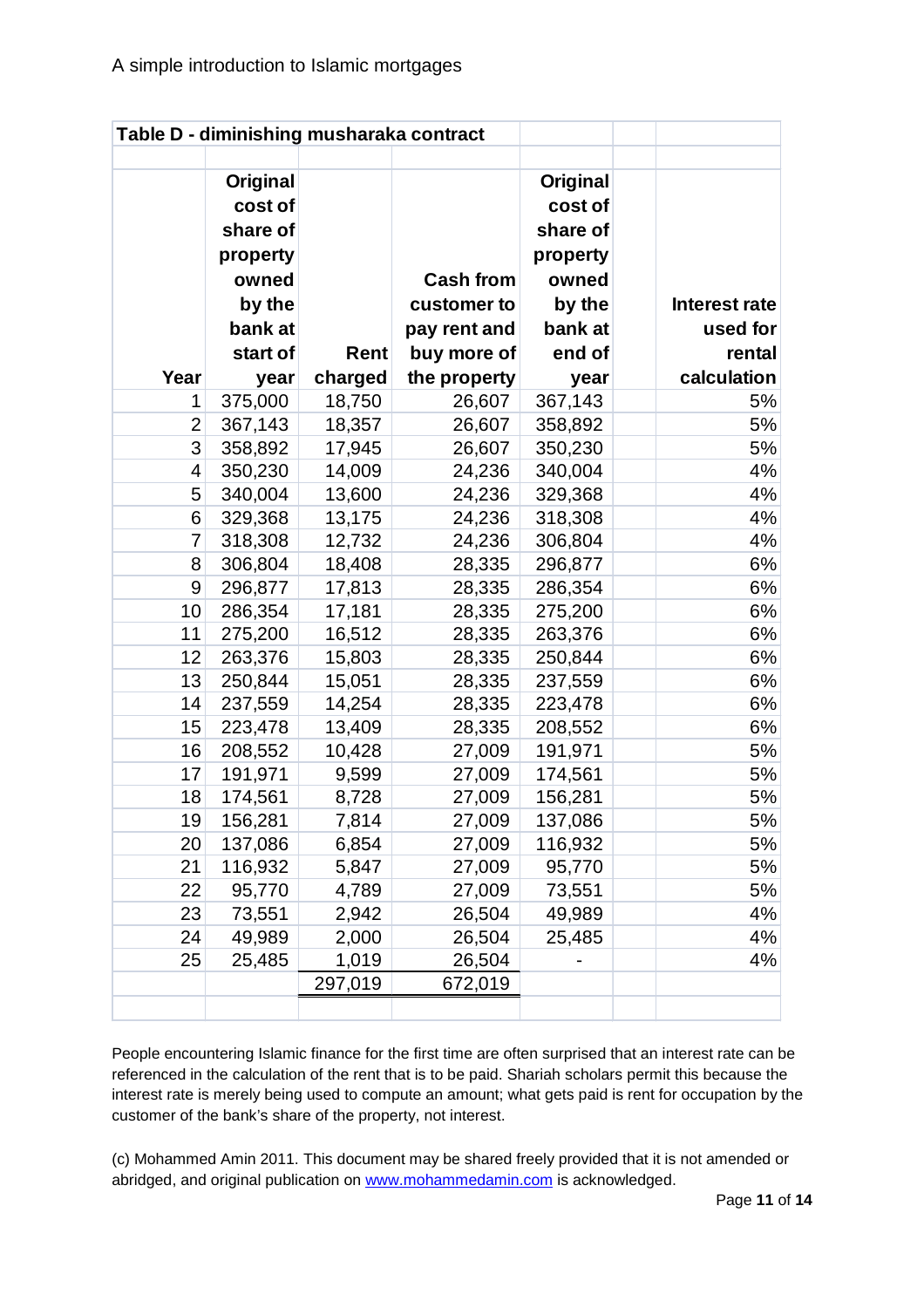The financial implications are set out on Table D. The cash flows are identical to that of the variable rate repayment mortgage.

Unlike the murabaha mortgage, the diminishing musharaka poses no problems if the customer wishes to buy out the bank early. At any stage, the customer only needs to pay the amount shown on the table as the original cost of the part of the property owned by the bank.

#### *Replication of interest only mortgage*

This is achieved by giving the customer complete flexibility regarding when he buys out the bank, provided that he does so by the termination date of the contract.

## **Legal and tax issues**

There are three main issues.

#### **Does Islamic finance require the use of Shariah law for the contracts?**

The contracts used in Islamic finance need to avoid violating the requirements of Shariah (hence the term "Shariah compliant") but there is no requirement for the governing law of the contracts to be Shariah. Islamic finance contracts made between a UK Islamic bank and a UK customer are always made under English law or Scottish law respectively.

Similarly Islamic finance contracts within the USA would normally be made under the law of the state where the property was located, eg Pennsylvania law.

#### **Tax relief for interest expense**

Some countries give individuals a tax deduction for interest paid on a loan taken out to buy their private residence. Even though the UK no longer gives such a deduction, the UK does give a deduction for interest paid on a loan to purchase commercial premises or property purchased to rent to others.

For the diminishing musharaka contract, one would expect the rent paid by the customer to be deductible if loan interest would be deductible, but the tax law of the relevant country would need to be considered carefully.

However the murabaha contract presents greater problems. A tax system which looks at the economic substance of transactions will probably re-analyse the murabaha transaction as a financing transaction and concluded that it is equivalent to a loan at 5% interest.

However a tax system which looks primarily at the legal form of a contract will simply analyse the transaction as the Islamic bank selling the property to the customer for £790,182 as stated in the contract. That means there is no tax deductible finance cost.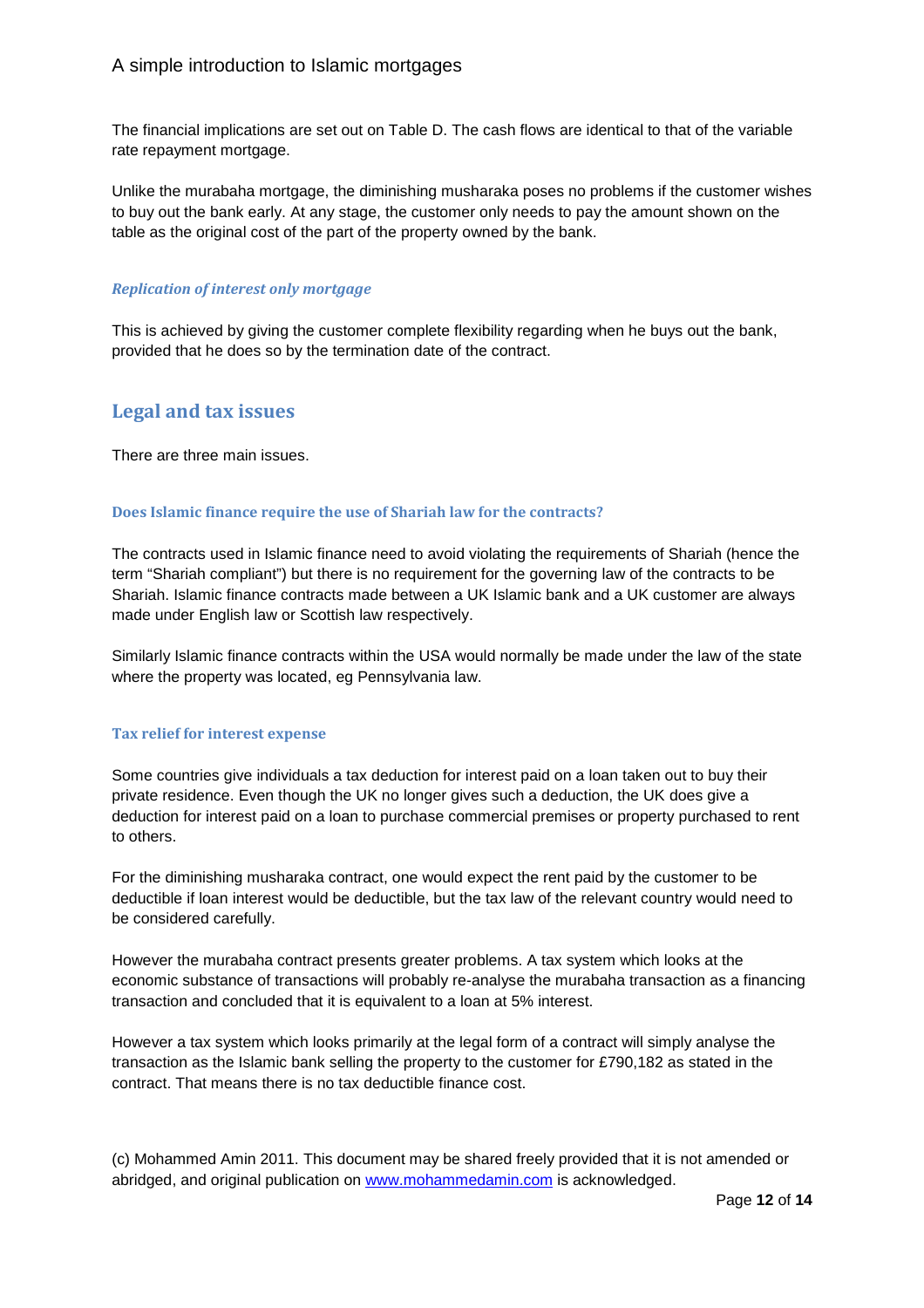In 2005 the UK brought in specific tax law which has the effect of re-analysing the murabaha transaction to classify the extra £290,182 paid by the customer as equivalent to interest for tax purposes. The tax law does not say that the £290,182 is interest; it merely treats it as being equivalent to interest for tax purposes.

#### **Real estate transfer taxes**

Most countries have some kind of tax charged on the sale of real estate. In the UK the relevant tax is called Stamp Duty Land Tax (SDLT).

For a purchase financed with a conventional mortgage, the customer pays SDLT once on the third party price of £500,000.

However, with Islamic property finance, SDLT would be charged more than once. For example with the murabaha purchase the initial purchase price of £500,000 would be subject to SDLT and so would the sale by the bank to the customer for £790,182. This results in an overall SDLT cost much higher than with a conventional mortgage.

Similarly with the diminishing musharaka contract, the initial purchases of 25% for £125,000 and 75% for £375,000 would be subject to SDLT. SDLT would be payable again on £375,000 in stages over the 25 years as the customer buys out the bank's 75% share of the property.

The UK legislated in 2003 to eliminate the extra SDLT charges, so that the Islamic property finance transaction bears the same SDLT cost as the equivalent conventional mortgage financed acquisition.

## **Concluding comments**

As explained above, the pricing for Islamic property finance is based upon prevailing market interest rates for conventional finance. That is inevitable in an economy where money can flow between the two sectors; having a price for "Islamic money" that was different from the price for "conventional money" would simply create arbitrage opportunities that would damage the Islamic finance sector.

In practice, Islamic property finance is usually more expensive than conventional property finance, even though both are based upon the same market price for money. There are two basic reasons for this:

- 1. Islamic banks are typically much smaller than conventional banks. Accordingly they lack the economies of scale that allow the conventional bank to reduce their non-interest costs such as staff and technology costs to the bare minimum.
- 2. Islamic finance typically has more transactions than conventional finance to achieve the same goal. This can be seen from the above examples. It also has other costs, for example the costs of the Shariah supervisory board. All of these extra costs have to be passed on to the customers of Islamic banks.

As mentioned above, this paper is devoted entirely to Islamic property finance contracts that replicate conventional mortgage contracts. That is consistent with market practice, as the Islamic finance market mostly consists of replicating conventional contracts. It is possible to devise other Shariah